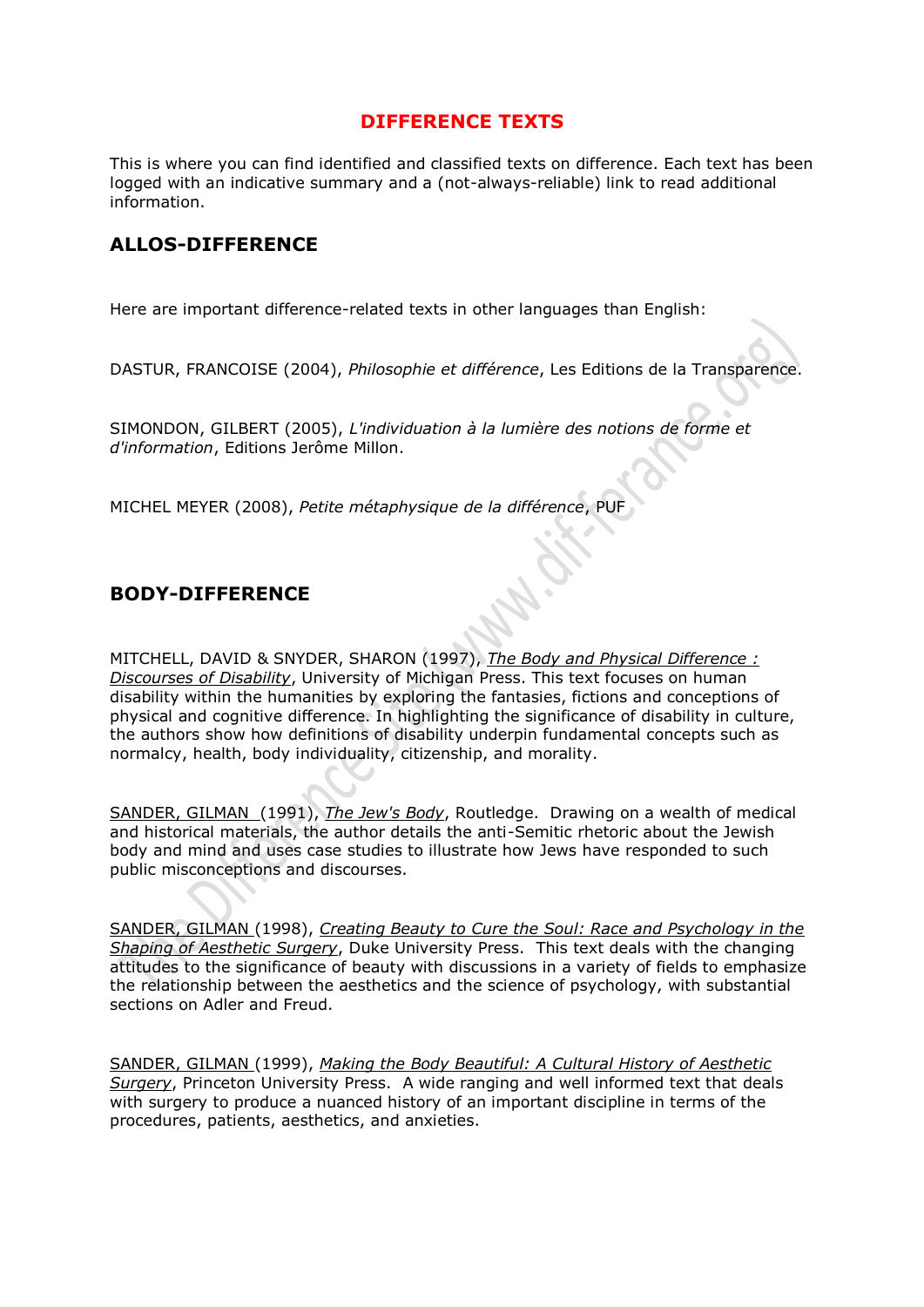[SANDER, GILMAN](http://www.dif-ferance.org/4771/14855.html) (2004), *[Fat Boys: A Slim Book](http://www.amazon.com/gp/associates/link-types/marketplace.html?t=thedifferencs-20&asin=0803221835)*, University of Nebraska Press. This text deals with the issue of obesity in its new considerations away from its typical discourses to present a comprehensive exploration of the fat male body as "soldier", "detective", and "athlete" in terms of the meanings such a body generates.

# **CULTURE-DIFFERENCE**

COLLIER, MARY JANE (ed.) (2000), *[Constituting Cultural Difference Through Discourse](http://www.amazon.com/gp/associates/link-types/marketplace.html?t=thedifferencs-20&asin=076192230X)*, Sage Publications. The author brings together essays that address the relation between "culture" and "discourse" by examining how people with varied cultural identities draw boundaries for difference through communication.

GOLDBERG, DAVID THEO (ed.) (1994), *[Multiculturalism: a Critical Reader](http://www.amazon.com/gp/associates/link-types/marketplace.html?t=thedifferencs-20&asin=0631189122)*, Blackwell Publishers. This collection maps out the prevailing concerns, arguments from the identity-difference divide, power and practices under "multiculturalism" that spans across the borders of disciplines.

HARVEY, DAVID (1996), *[Justice, Nature and the Geography of Differences](http://www.amazon.com/gp/associates/link-types/marketplace.html?t=thedifferencs-20&asin=1557866813)*, Blackwell Publishers. To demonstrate that "difference" can be valued while seeking for social order, the author deals with the politics of social and environmental justice to set out the conceptual foundations to explicate the ways geographical differences are produced.

KASULIS,THOMAS (2002), *[Intimacy or Integrity: Philosophy and Cultural Difference](http://www.amazon.com/gp/associates/link-types/marketplace.html?t=thedifferencs-20&asin=0824825594)*, University of Hawai'i Press. This very accessible text presents us with two orientations as culture namely "intimacy" and "integrity" that have characterized over time the west and east respectively, as they are predominant ways of organizing action and patterns of thought regardless of our cultural context.

LASH, SCOTT & FEATHERSTONE (eds.) (2002), *[Recognition and Difference : Politics,](http://www.amazon.com/gp/associates/link-types/marketplace.html?t=thedifferencs-20&asin=0761949879)  [Identity, Multiculture,](http://www.amazon.com/gp/associates/link-types/marketplace.html?t=thedifferencs-20&asin=0761949879)* Sage Publications. This insightful collection examines issues of politics and identity in the age of multiculturalism to show that social bonds and recognition of identities are in danger in an age of accelerated globalization.

[SANDER, GILMAN](http://www.dif-ferance.org/4771/14855.html) (1995), *[Jews in Today's German Culture](http://www.amazon.com/gp/associates/link-types/marketplace.html?t=thedifferencs-20&asin=0253325730)*, The Schwartz Lectures, Bloomington: Indiana University Press. This study focuses on Jewish writers in Germany and Austria, among which Dischereit, Seligmann, Biller, and Schindell who place at the center of their work the very question of the Jewish identity, by employing as strategy a sense powerlessness to shape and control those who claim dominant power.

[SANDER, GILMAN](http://www.dif-ferance.org/4771/14855.html) (1996), *Smart Jews: [The Construction of the Idea of Jewish Superior](http://www.amazon.com/gp/associates/link-types/marketplace.html?t=thedifferencs-20&asin=0803221584)  [Intelligence at the Other End of the Bell Curve](http://www.amazon.com/gp/associates/link-types/marketplace.html?t=thedifferencs-20&asin=0803221584)*, The Inaugural Abraham Lincoln Lectures, University of Nebraska Press. The author brings to our attention the seemingly positive stereotyping of Jews as highly intelligent by examining the many aspects of the ways in which the Jew is marked as the other in Western culture as the product of social constructions, shaped by the various political and racial agendas.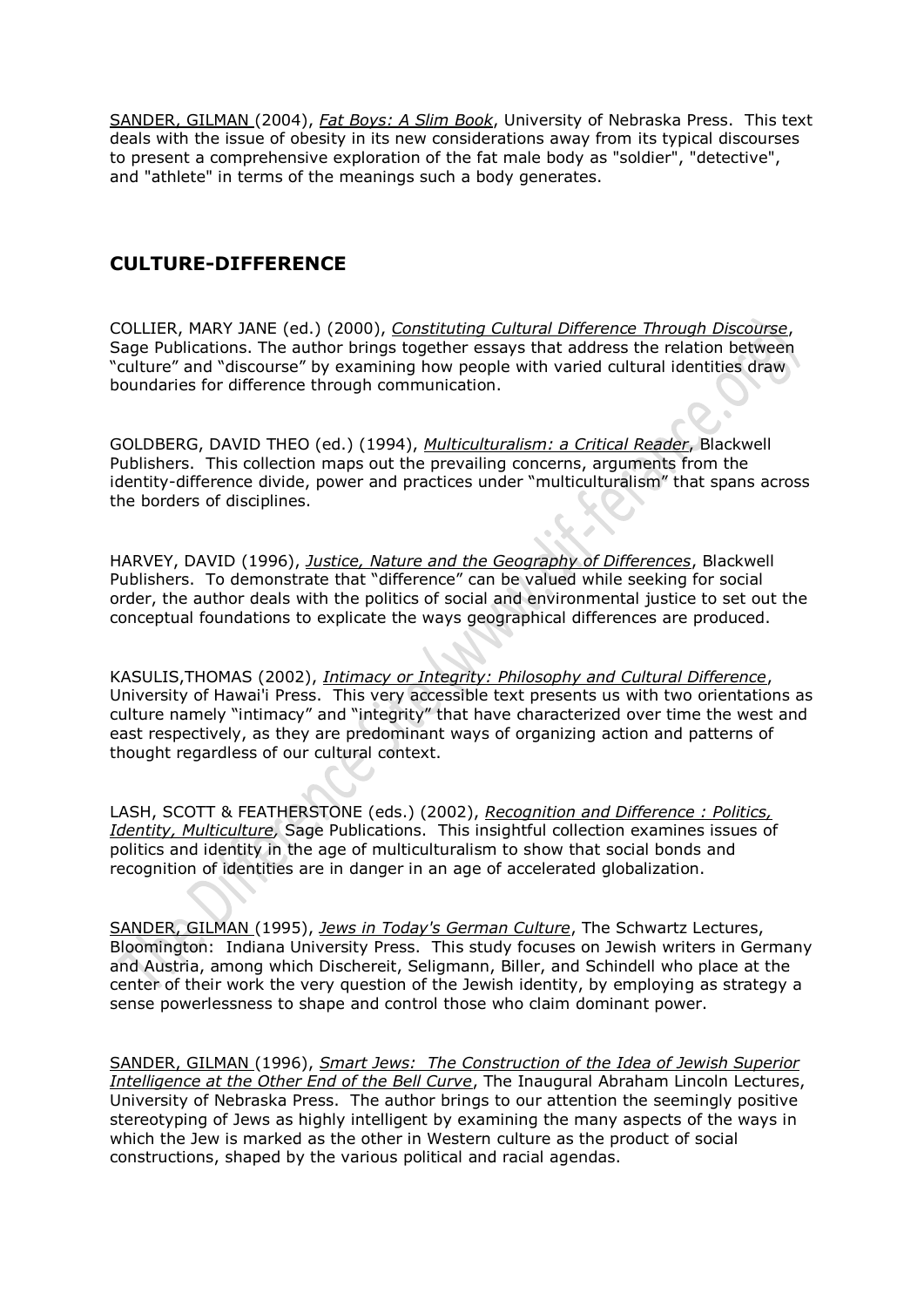[SANDER, GILMAN](http://www.dif-ferance.org/4771/14855.html) (2003), *Jewish Frontiers: [Essays on Bodies, Histories, and Identities](http://www.amazon.com/gp/associates/link-types/marketplace.html?t=thedifferencs-20&asin=0312295324)*, Palgrave / Macmillan. In this series of interlinked essays the author suggests to examine Jewish history from a different starting point, not "diaspora" but "frontier" as a place where all peoples interact to define themselves and those they encounter in reality or fantasy.

WEISS HANRAHAN, NANCY (2000), *[Difference in Time: A Critical Theory of Culture](http://www.amazon.com/gp/associates/link-types/marketplace.html?t=thedifferencs-20&asin=0275969754)*, Praeger Publishers. Arguing against the postmodern claim that systematic theory is unable to account for difference the author adopts an interdisciplinary approach to the analysis of cultural judgment and social change with music as the model for theory.

### **DIFFERENCE-DIFFERENCE**

ANSEL-PEARSON, KEITH (1999), *[Germinal Life: The Difference and Repetition of](http://www.amazon.com/gp/associates/link-types/marketplace.html?t=thedifferencs-20&asin=0415183502)  [Deleuze](http://www.amazon.com/gp/associates/link-types/marketplace.html?t=thedifferencs-20&asin=0415183502)*, Routledge. This text is a tour of ethology, biology, ethics, literature and cyborgs to introduce the idea of germinal life to challenge traditional notions of ethology and philosophy.

[BELL, JEFFREY](http://www.dif-ferance.org/4771/21801.html) (2006), *[Philosophy at the Edge of Chaos: Gilles Deleuze and the](http://www.amazon.com/gp/product/0802094090)  [Philosophy of Difference](http://www.amazon.com/gp/product/0802094090)*, University of Toronto Press. Drawing on the concept of chaosmos, this text maps the figures of difference across the ages and discusses the importance of chaos for contemporary philosophy.

[BELL, JEFFREY](http://www.dif-ferance.org/4771/21801.html) (1998), *[The Problem of Difference](http://www.amazon.com/gp/associates/link-types/marketplace.html?t=thedifferencs-20&asin=0802042538)*, University of Toronto Press. The central concern of this text is that the things that are irreducibly different are nevertheless related and the discussion of Husserl, Merleau-Ponty, and Deleuze aims at shedding some light on such paradox.

[CAPUTO, JOHN](http://www.dif-ferance.org/4771/14801.html) (1982), *[Heidegger and Aquinas: an Essay on Overcoming Metaphysics](http://www.amazon.com/gp/associates/link-types/marketplace.html?t=thedifferencs-20&asin=0823210987)*, Fordham University Press. In brining together Heidegger and Aquinas, the author seeks to highlight some important parallels in their thinking, crucially the notions of "being" and "difference".

[CURRIE, MARK](http://www.dif-ferance.org/4771/53601.html) (2004), *[Difference \(The New Critical Idiom\)](http://www.amazon.com/gp/associates/link-types/marketplace.html?t=thedifferencs-20&asin=0415222222)*, Routledge. Considering that "difference" is one of the most influential critical concepts of recent decades, the author offers a comprehensive account of the history and use of the term and its place in contemporary thinking.

DELEUZE, GILLES (1994/1968), *[Difference and Repetition](http://www.amazon.com/gp/associates/link-types/marketplace.html?t=thedifferencs-20&asin=0231081596)*(translated Paul Patton), Columbia University Press. This classic seeks to lay the foundation for a systematic treatment of "difference" and "repetition" away from identity, for themselves based on a rhizomatic mode of thinking rather than its arborescent version. [Index](http://www.dif-ferance.org/An%20index%20to%20Difference%20and%20Repetition.doc) (*s*)

[DE BEISTEGUI, MIGUEL](http://www.dif-ferance.org/4771/54472.html) (2004), *[Truth and Genesis: Philosophy As Differential](http://rcm.amazon.com/e/cm?t=thedifferencs-20&o=1&p=8&l=as1&asins=0253216710&fc1=000000&lc1=0000ff&bc1=<1=_blank&IS2=1&bg1=ffffff&f=ifr)  [Ontology](http://rcm.amazon.com/e/cm?t=thedifferencs-20&o=1&p=8&l=as1&asins=0253216710&fc1=000000&lc1=0000ff&bc1=<1=_blank&IS2=1&bg1=ffffff&f=ifr)* (Studies in Continental Thought), Indiana University Press. This text traces the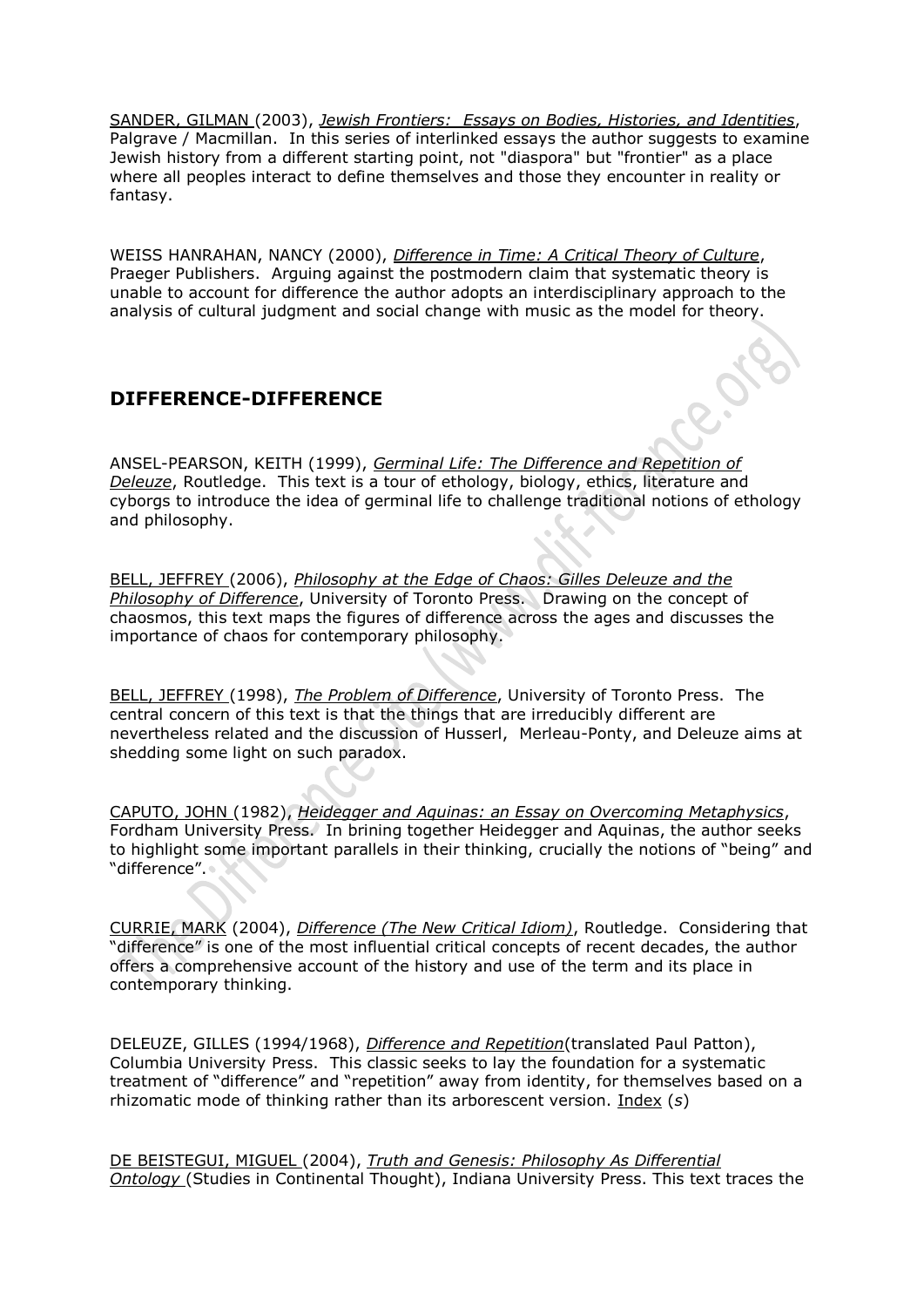evolution of being from the Aristotelian ousia through the Heideggerian being to Deleuzian viturality in the attempt to bring philosophy and science with the latest subatomic findings and complexity concepts in a new metaphysics.

DE NOOY, JULIANA (1998), *[Derrida, Kristeva, and the Dividing Line: an Articulation of](http://www.amazon.com/gp/associates/link-types/marketplace.html?t=thedifferencs-20&asin=0815325711)  [Two Theories of Difference](http://www.amazon.com/gp/associates/link-types/marketplace.html?t=thedifferencs-20&asin=0815325711)*, Garland Publishing. This book aims at establishing an articulation between Kristeva and Derrida by tracing intersections and divergences, parallels and discontinuities to derive "difference" and demonstrates that the articulation of the theories shifts under different discursive conditions.

DERRIDA, JACQUES (2001/1967), *[Writing and Difference](http://www.amazon.com/gp/associates/link-types/marketplace.html?t=thedifferencs-20&asin=0226143295)*(translated Allan Bass), Routledge. A classic ... read it!

DERRIDA, JACQUES (1982/1972), *[Margins of Philosophy](http://www.amazon.com/gp/associates/link-types/marketplace.html?t=thedifferencs-20&asin=0226143260)*(translated Allan Bass), University of Chicago Press. This classic aims at mapping a number of metaphors that make up philosophical discourse, notably "difference", "pyramid", "language", "interweaving", "category", "Being", and "source".

[DILLON, MARTIN](http://www.dif-ferance.org/4771/42528.html) (1997), *[Ecart and Différance: Merleau-Ponty and Derrida on Seeing and](http://www.amazon.com/gp/associates/link-types/marketplace.html?t=thedifferencs-20&asin=1573925845)  [Writing](http://www.amazon.com/gp/associates/link-types/marketplace.html?t=thedifferencs-20&asin=1573925845)*, Humanity Books. This is a very creative and comprehensive comparative study between two important figures of difference, namely Merleau Ponty's "écart" and Derrida's "différance".

[DILLON, MARTIN](http://www.dif-ferance.org/4771/42528.html) (1997), *Merleau-[Ponty's Ontology](http://www.amazon.com/gp/associates/link-types/marketplace.html?t=thedifferencs-20&asin=081011528X)*, Northwestern University Press. This book offers an intricate account of the ultimate failure of reductionist thought in the Western tradition by demonstrating how polarizing constructions of reality ultimately betray the underlying ontological reality which they were designed to explain by rendering valuation impossible.

[DONKEL, DOUGLAS](http://www.dif-ferance.org/4771/20201.html) (ed.) (2001), *[The Theory of Difference](http://www.amazon.com/gp/associates/link-types/marketplace.html?t=thedifferencs-20&asin=0791449270)*, State University of New York Press. This anthology focuses on "difference" to present not only of this notion but more importantly its philosophical underpinnings, with a collection of texts by Heidegger, Deleuze, Derrida, Irigaray, and Merleau Ponty.

[DONKEL, DOUGLAS](http://www.dif-ferance.org/4771/20201.html) (1992), *The Understanding of [Difference in Heidegger and Derrida](http://www.amazon.com/gp/associates/link-types/marketplace.html?t=thedifferencs-20&asin=0820419613)*, Peter Lang. This text gives a clear and comprehensive account of how "difference" has been thought by Heidegger and Derrida with insightful explanations based on their original work in that with the former it is a (present) difference between Being and being - an ontological gap, whereas with the latter it is a difference within Being and being that upsets their presence.

EASTHOPE, ANTHONY (2002), *[Privileging Difference](http://www.amazon.com/gp/associates/link-types/marketplace.html?t=thedifferencs-20&asin=0333786289)*, Palgrave. This is a study of the significance and foregrounding of the concept of "difference" in contemporary, critical, literary and cultural theory by means of textual analyses of the foremost theorists of the current generation.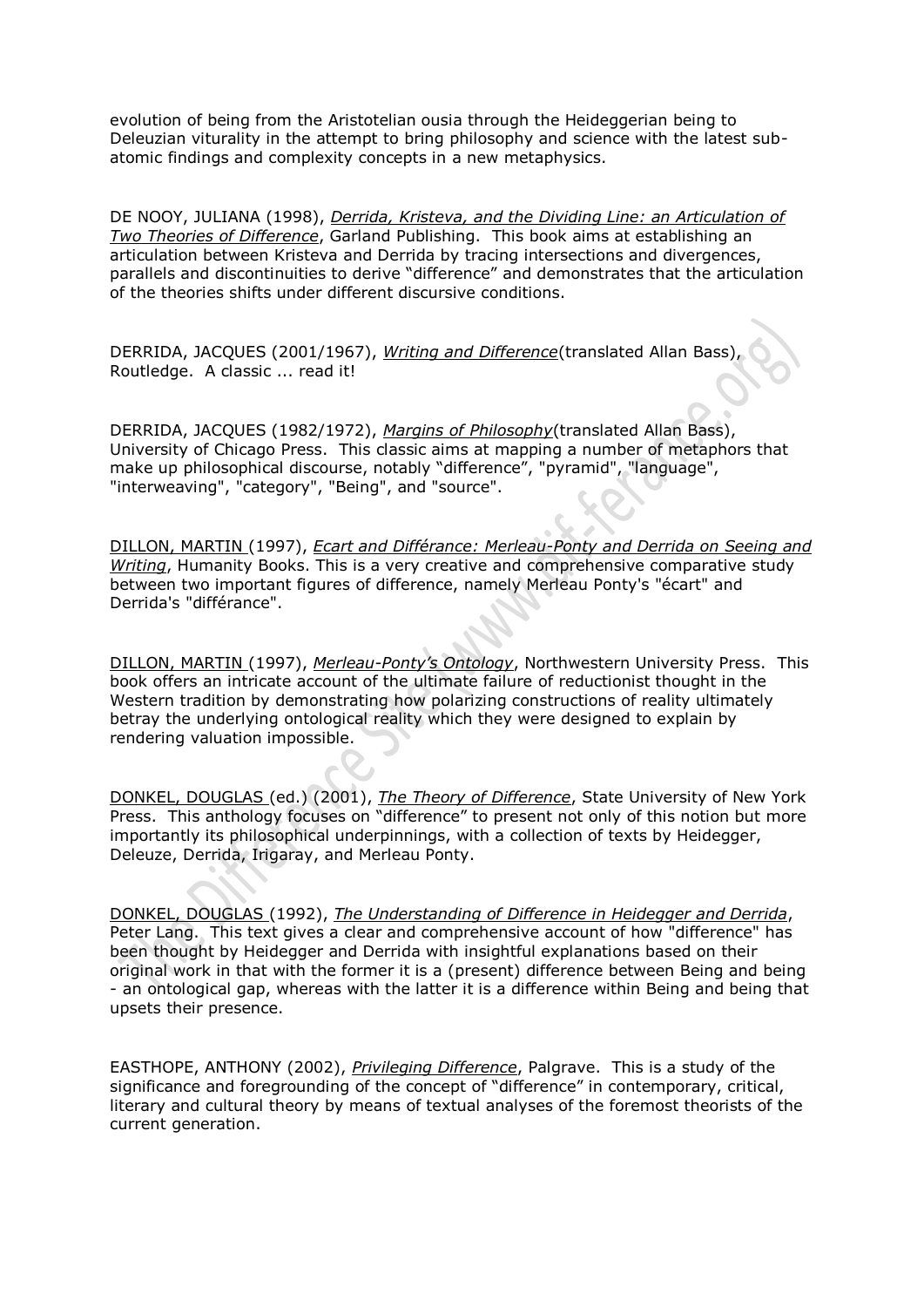HART, JONATAHAN & BAUMAN, RICHARD (eds.) (1996),*[Explorations in Difference: Law,](http://www.amazon.com/exec/obidos/ASIN/0802006930/thedifferencs-20)  [Culture, and Politics](http://www.amazon.com/exec/obidos/ASIN/0802006930/thedifferencs-20)*, University of Toronto Press. A collection of essays that offers many views on the concept of difference, and shows how it operates in relation to law, culture, and politics so as to mirror the postmodern challenge to notions of unity and consensus and show the ideological dimension of representation in society.

HEIDEGGER, MARTIN (1969/1957), *[Identity and Difference](http://www.amazon.com/gp/associates/link-types/marketplace.html?t=thedifferencs-20&asin=0226323781)*(translated Joan Stambaugh), Harpe and Row Publishers. This (bilingual) classic seeks to map "difference" away from identity and its metaphysical conception in Western tradition in an effort to conceptualize "Being".

KELLER, CATHERINE & DANIELL, ANNE (eds.) (2002), *[Process and Difference Between](http://www.amazon.com/gp/associates/link-types/marketplace.html?t=thedifferencs-20&asin=0791452883)  [Cosmological and Poststructuralist Postmodernisms](http://www.amazon.com/gp/associates/link-types/marketplace.html?t=thedifferencs-20&asin=0791452883)*, State University of New York Press. This collection examines the similarities and creative tensions between French post-structuralism and Whitehead process of thought to construct innovative modes of reflection on science and religion, gender, ethics of otherness and subjectivity.

[MAY, TODD](http://www.dif-ferance.org/4771/20801.html) (1997), *[Twentieth-Century Continental Philosophy: A Reader,](http://www.amazon.com/gp/associates/link-types/marketplace.html?t=thedifferencs-20&asin=0134508262)* Prentice-Hall. This text presents crucial thinkers from the phenomenological, structuralist, psycho-analytic, hermeneutical, and post-structuralist traditions in the form of seminal writings.

[MAY, TODD](http://www.dif-ferance.org/4771/20801.html) (1997), *[Reconsidering Difference](http://www.amazon.com/gp/associates/link-types/marketplace.html?t=thedifferencs-20&asin=0271016582)*, Pennsylvania Sate University Press. This critical study aims at an appraisal of the trend to see "difference" as the constitutive element of our experience, not only for the purpose of questioning the "foundationalist" underpinning of such like viewpoints, but to offer a complement to difference-related viewpoints by means of 'positive rearticulations' in four areas, namely, "community", "language", "ethics", and "ontology".

[SILVERMAN, HUGH](http://www.dif-ferance.org/4771/69638.html) (ed.) (1991), *[Writing the Politics of Difference](http://www.amazon.com/gp/associates/link-types/marketplace.html?t=thedifferencs-20&asin=0791404978)*, State University of New York Press. This collection addresses various phases of continental philosophy, focusing on the diversity of traditions in continental philosophy, and exploring the reality of social, political, sexual, and philosophical differences.

TAYLOR, MARK (1987), *[Altarity](http://www.amazon.com/gp/associates/link-types/marketplace.html?t=thedifferencs-20&asin=0226791386)*, University of Chicago Press. This text explores the strategies of design, contrast, and resonance in the works of Hegel, Heidegger, Bataille, Blanchot, Derrida, and Kierkegaard to map out "difference" as "altarity".

[VATTIMO, GIANNI](http://www.dif-ferance.org/4771/63857.html) (1993/1980), *[The Adventure of Difference](http://www.amazon.com/gp/associates/link-types/marketplace.html?t=thedifferencs-20&asin=0801846439)*(translated Cyprian Blamires), Johns Hopkins University Press. The author examines the notion of "difference" in scientific knowledge and in contemporary mass society, and proposes ways to deal with the fragmentation of modern life and that of the "self" by lessening the grip of "domination".

[WIDDER, NATHAN](http://www.dif-ferance.org/4771/46401.html) (2008), *[Reflections on Time and Politics](http://rcm.amazon.com/e/cm?t=thedifferencs-20&o=1&p=8&l=as1&asins=0271033940&fc1=000000&IS2=1<1=_blank&m=amazon&lc1=0000FF&bc1=000000&bg1=FFFFFF&f=ifr)*, Pennsylvania State University Press. Within the contect of globalization and politics, this text seeks to conceptualize time in non-linear ways.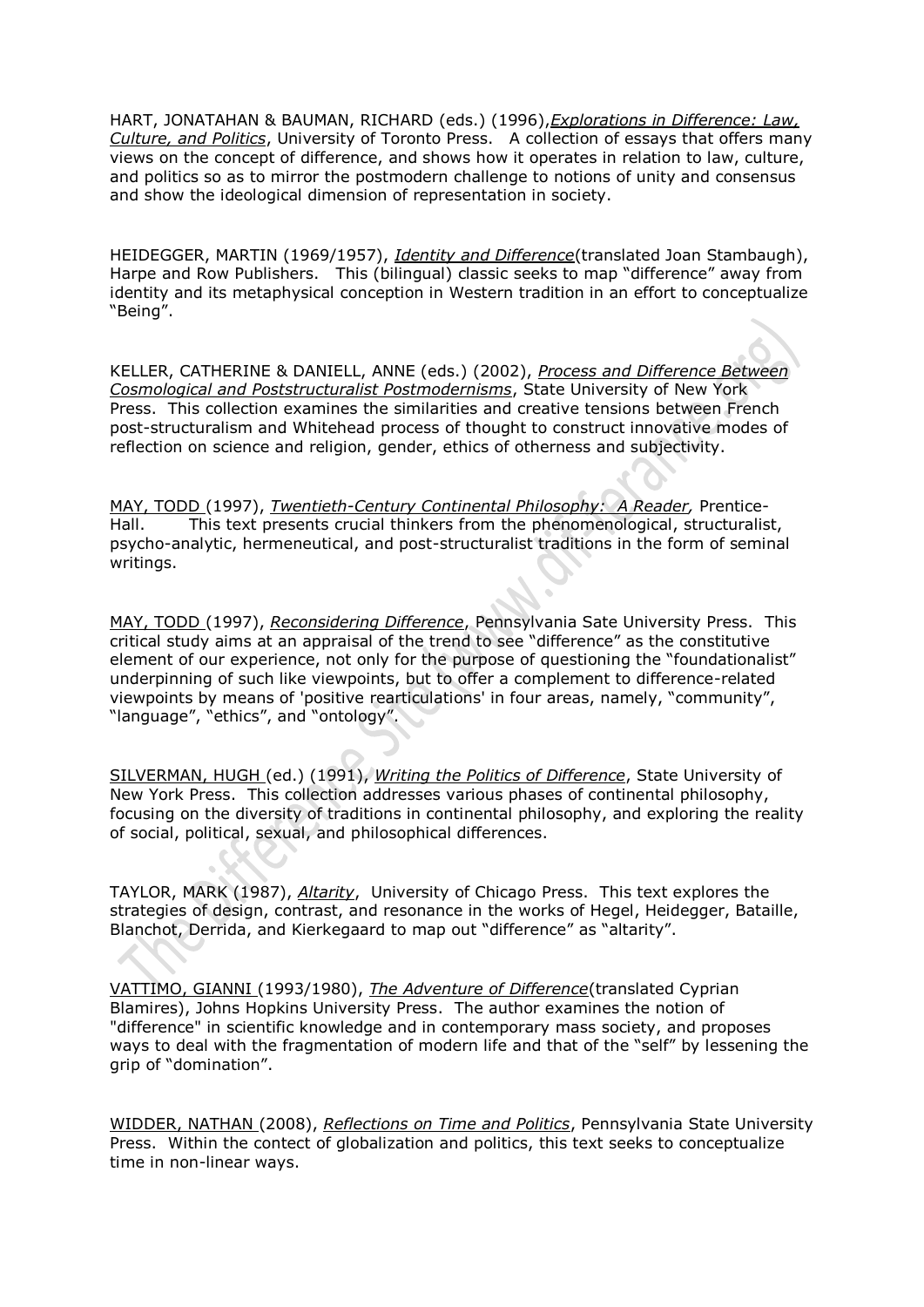[WIDDER, NATHAN](http://www.dif-ferance.org/4771/46401.html) (2002), *[Genealogies of Difference](http://www.amazon.com/gp/associates/link-types/marketplace.html?t=thedifferencs-20&asin=0252027078)*, University of Illinois Press. This text critically engages with modern and postmodern theories of "identity", "difference", "contingency", and "time" to provide the philosophical underpinnings for a politics and ethics of "difference" as plurality.

[WILLIAMS, JAMES](http://www.dif-ferance.org/4771/63857.html) (2003), *[Gilles Deleuze's Difference and Repetition: a Critical](http://www.amazon.com/gp/associates/link-types/marketplace.html?t=thedifferencs-20&asin=074861818X)  [Introduction and Guide](http://www.amazon.com/gp/associates/link-types/marketplace.html?t=thedifferencs-20&asin=074861818X)*, Edinburgh University Press. This critical introduction seeks to offer a critical analysis of Deleuze's methods, principles and arguments on "difference" and "repetition".

WRIGHT, CRISPIN (2003), *[Saving the Differences : Essays on Themes from Truth and](http://www.amazon.com/gp/associates/link-types/marketplace.html?t=thedifferencs-20&asin=0674010779)  [Objectivity](http://www.amazon.com/gp/associates/link-types/marketplace.html?t=thedifferencs-20&asin=0674010779)*, Harvard University Press.

WOOD, DAVID & BERNASCONI, ROBERT (eds.) (1988), *[Derrida and Différance](http://www.amazon.com/gp/associates/link-types/marketplace.html?t=thedifferencs-20&asin=0810107864)*, Nothwestern University Press. This collection deals with "différance" in an attempt to provide sufficient grounding to enable its understanding.

[ZAMAROS, PANAYOTIS](http://www.dif-ferance.org/4771/14909.html) (2004), *[Rhyming Difference](http://www.dif-ferance.org/4771/14909.html)*, P. Zamaros. This text, set out as rhyming, seeks to place "difference" not as an object of study but as a speaking subject to account for difference-related issues and concerns.

# **GENDER-DIFFERENCE**

AHMED, SARA (1998), *[Differences that Matter: Feminist Theory and Postmodernism](http://www.amazon.com/gp/associates/link-types/marketplace.html?t=thedifferencs-20&asin=0521597617)*, Cambridge University Press. This text, using close readings of postmodern constructions of rights, ethics, woman, subjectivity, authorship and film, challenges theories that tend to locate "feminism" as either modern or postmodern and argues instead that it must itself ask questions of postmodernism.

AIKEN, LEWIS (1999), *[Human Differences](http://www.amazon.com/gp/associates/link-types/marketplace.html?t=thedifferencs-20&asin=0805830928)*, Lawrence Erlbaum Associates. This text presents ways of understanding and dealing with individual and group variations among people and the problems and conflicts arising from them relative to physical, social, and cognitive characteristics.

FENSTERMAKER, SARAH & WEST, CANDACE (eds.) (2002), *[Doing Gender, Doing](http://www.amazon.com/gp/associates/link-types/marketplace.html?t=thedifferencs-20&asin=0415931797)  [Difference: Social Inequality, Power and Resistance](http://www.amazon.com/gp/associates/link-types/marketplace.html?t=thedifferencs-20&asin=0415931797)*, Routledge. A collection of essays showing the historical development of the ways the social construction of gender and other inequalities have been theorized.

IRIGARAY, LUCE (1992), *[Je, Tu, Nous: Towards a Culture of Difference](http://www.amazon.com/gp/associates/link-types/marketplace.html?t=thedifferencs-20&asin=0415905826)* (translated Alison Martin), Routledge. The author focuses on power, women, gender and patriarchal mythologies, to lays out the premises for exploring issues of womanhood in the modern world.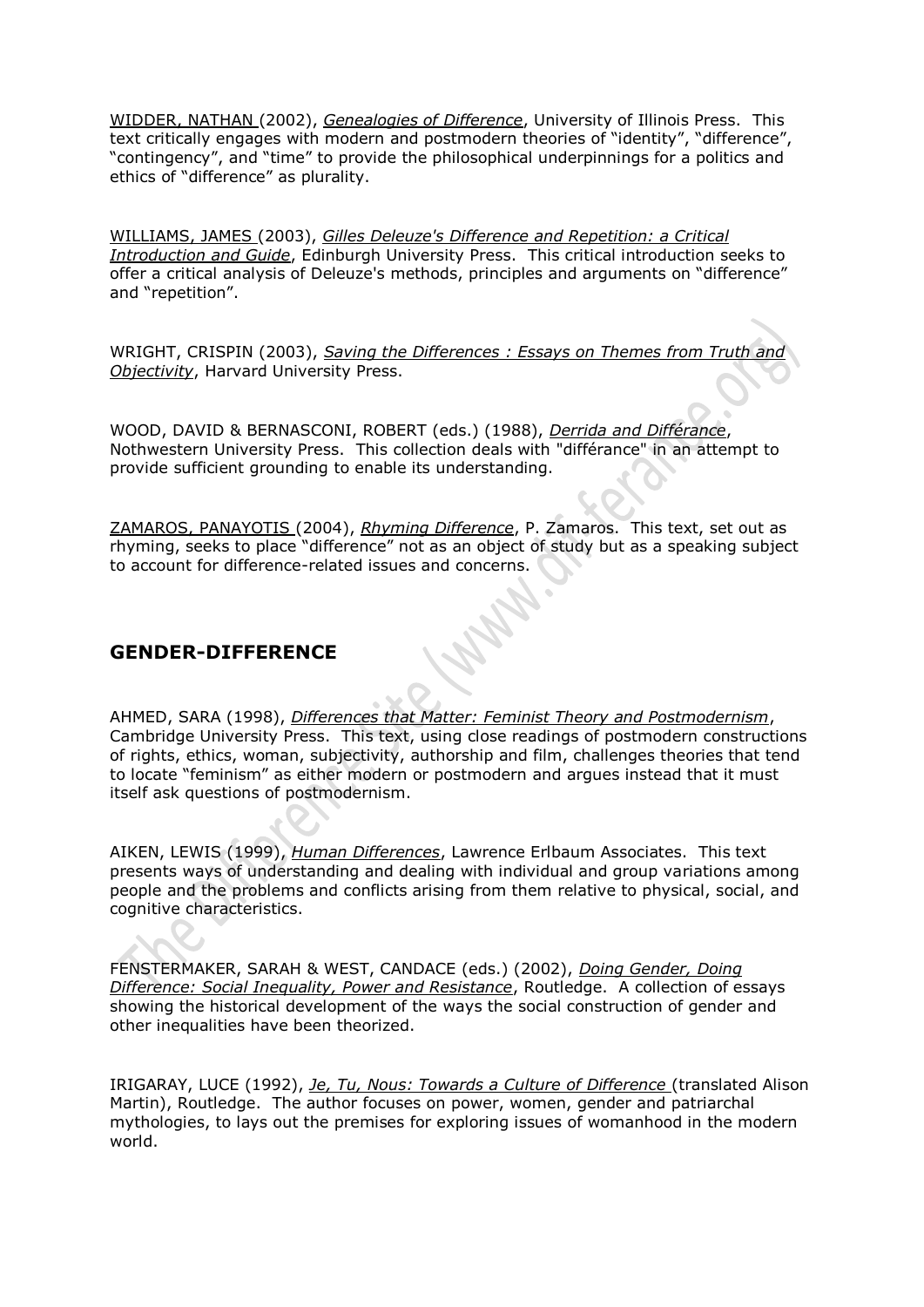JOHNSON, ALLAN (1997), *[The Gender Knot: Unraveling Our Patriarchical Legacy,](http://www.amazon.com/gp/associates/link-types/marketplace.html?t=thedifferencs-20&asin=1566395194)* Temple University Press. The author deals with the oppressive gender legacy called "patriarchy" giving rise to fear, anger, blame, defensiveness, guilt, pain, denial, ambivalence, and confusion.

SALECL, RENATA (ed.) (2000), *[Sexuation \(SIC 3\)](http://www.amazon.com/gp/associates/link-types/marketplace.html?t=thedifferencs-20&asin=0822324733)*, Duke University Press. Moving away from discourses that describe sexual identity as either socially constructed and enacted or that there is an underlying, deeply anchored archetypal identity that provides a kind of safe haven in the contemporary confusion of roles and identities the contributors discuss sexual difference with Lacan as a deadlock inherent in the symbolic order.

[SANDER, GILMAN](http://www.dif-ferance.org/4771/14855.html) (1993), *Freud, [Race, and Gender](http://www.amazon.com/gp/associates/link-types/marketplace.html?t=thedifferencs-20&asin=069102586X)*, Princeton: Princeton University Press. The author argues that Freud's internalizing of images of racial difference shaped the questions of psychoanalysis and in examining a variety of scientific writings, discusses the prevailing belief that male Jews were feminized.

WOODWARD, KATHERINE (ed.) (1997), *[Identity and Difference](http://www.amazon.com/gp/associates/link-types/marketplace.html?t=thedifferencs-20&asin=0761954341)*, Sage / The Open University. This broad-ranging book examines the challenge of debates over identity crisis, politics, national identities, diaspora and sexual by mapping how identity and difference have been the focus of key debates in cultural studies, and outlines their applications to central questions of gender, sexuality, embodiment, health, race and nation.

ZAJAC, MARTA (2003), *[The Feminine of Difference: Gilles Deleuze, Helene Cixous, and](http://www.amazon.com/gp/associates/link-types/marketplace.html?t=thedifferencs-20&asin=0820460575)  [Contemporary Critique of the Marquis De Sade](http://www.amazon.com/gp/associates/link-types/marketplace.html?t=thedifferencs-20&asin=0820460575)*, Peter Lang Publishing. This text maps the shift from the Platonic notion of difference to Deleuze's notion of *pure difference* and its relevance for gender studies to conceptualize the key relations of mind-body and man-woman.

# **IMAGE-DIFFERENCE**

KIVY, PETER (1997), *[Philosophies of Arts: An Essay in Differences](http://www.amazon.com/gp/associates/link-types/marketplace.html?t=thedifferencs-20&asin=0521591783)*, Cambridge University Press. This text traces the history of the attempt to uncover what fine arts have in common and shows that the definitional project has been unsuccessful, with music being the stumbling block, to suggest exploring the differences among the arts instead of engaging in an obsessive quest for sameness.

[SANDER, GILMAN](http://www.dif-ferance.org/4771/14855.html) (1986), *Jewish Self-Hatred: [Anti-Semitism and the Hidden Language](http://www.amazon.com/gp/associates/link-types/marketplace.html?t=thedifferencs-20&asin=0801840635)  [of the Jews](http://www.amazon.com/gp/associates/link-types/marketplace.html?t=thedifferencs-20&asin=0801840635)*, The Johns Hopkins University Press. This book examines the historiography of Jewish self-hatred and traces the response of Jewish writers, from the High Middle Ages to contemporary America, to the charge that Jews are unable to command the language of the larger society in which they live.

[SANDER, GILMAN](http://www.dif-ferance.org/4771/14855.html) (1982), *[On Blackness without Blacks:](http://www.amazon.com/gp/associates/link-types/marketplace.html?t=thedifferencs-20&asin=0816190267) Essays on the Image of the [Black in Germany,](http://www.amazon.com/gp/associates/link-types/marketplace.html?t=thedifferencs-20&asin=0816190267)* Yale Afro-American Studies, G. K. Hall.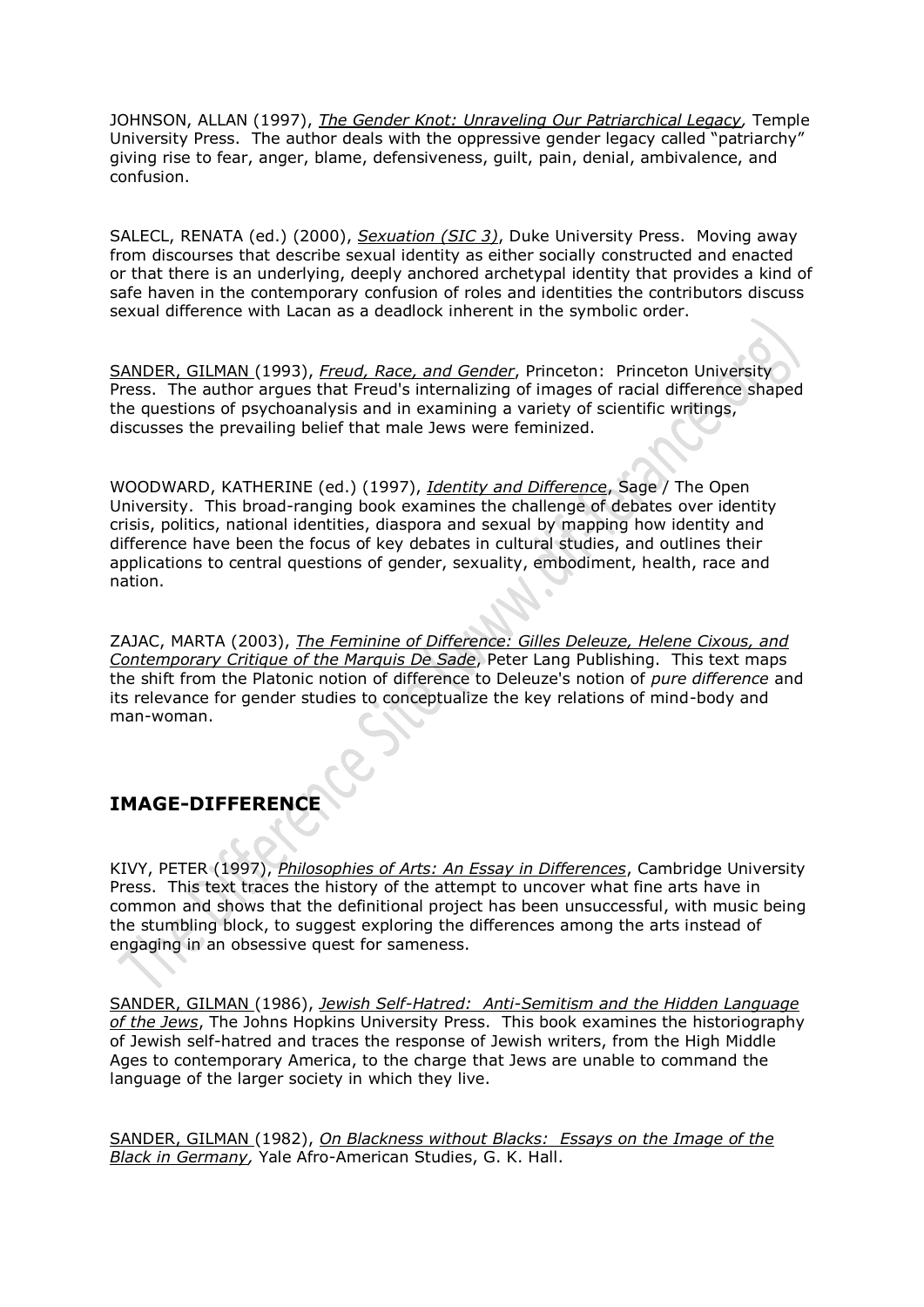[SANDER, GILMAN](http://www.dif-ferance.org/4771/14855.html) (1988), *[Disease and Representation:](http://www.amazon.com/gp/associates/link-types/marketplace.html?t=thedifferencs-20&asin=0801494761) Images of Illness from Madness to AIDS*, Ithaca, Cornell University Press. The author examines the depiction of disease in various media to show how some images have persisted over time in an attempt to order the frightening aspect of disease through culture and science.

[SANDER, GILMAN](http://www.dif-ferance.org/4771/14855.html) (1995), *Health and Illness: [Images of Difference](http://www.amazon.com/gp/associates/link-types/marketplace.html?t=thedifferencs-20&asin=0948462698)*, Reaktion Books. This book looks at the construction of visual stereotypes or images of difference by focusing on how images of "beauty" and "ugliness" are used to construct the artificial boundaries between the "healthy" body and the "ill" body, while exploring how cultural fantasies come to be defined by visual aesthetic criteria.

[SANDER, GILMAN](http://www.dif-ferance.org/4771/14855.html) (1995), *[Picturing Health and Illness:](http://www.amazon.com/gp/associates/link-types/marketplace.html?t=thedifferencs-20&asin=0801851971) Images of Difference*, The Johns Hopkins University Press. This study of visual sources shows how the perception of the "beautiful body" is charged with anxieties about contagion and ugliness.

[SANDER, GILMAN](http://www.dif-ferance.org/4771/14855.html) (1998), *[Love + Marriage = Death: And Other Essays on Representing](http://www.amazon.com/gp/associates/link-types/marketplace.html?t=thedifferencs-20&asin=0804732612)  [Difference](http://www.amazon.com/gp/associates/link-types/marketplace.html?t=thedifferencs-20&asin=0804732612)*, Stanford University Press. This text deals with the roles of images in the construction of stereotypes and the categories of difference as represented in texts and focus on the question of the constructions of the body in art and literature.

### **LANGUAGE-DIFFERENCE**

DERRIDA, JACQUES (1973), *[Speech and Phenomena, and other Essays on Husser'ls](http://www.amazon.com/gp/associates/link-types/marketplace.html?t=thedifferencs-20&asin=081010590X)  [Theory of Signs](http://www.amazon.com/gp/associates/link-types/marketplace.html?t=thedifferencs-20&asin=081010590X)*, Northwestern University Press.

[DILLON, MARTIN](http://www.dif-ferance.org/4771/42528.html) (1995), *[Semiological Reductionism: A Critique of the Deconstructionist](http://www.amazon.com/gp/associates/link-types/marketplace.html?t=thedifferencs-20&asin=079142376X)  [Movement in Postmodern Thought](http://www.amazon.com/gp/associates/link-types/marketplace.html?t=thedifferencs-20&asin=079142376X)*, State University of New York Press. A critical study of semiotic/deconstructive thinking guided by a concern that our allegedly post-modern culture is losing more than it gains from the systematic dismantling of logos in favor of doxa.

DE SAUSSURE, FERDINAND (1959), *[General Course in General Linguistics](http://www.amazon.com/gp/associates/link-types/marketplace.html?t=thedifferencs-20&asin=0812690230) (*translated Wade Baskin), McGraw-Hill. This classic deals with language and in particular with the "sign" in terms of its internal and external difference and arbitrary nature.

JOHNSON, BARBARA (1985), *[The Critical Difference: Essays in the Contemporary](http://www.amazon.com/gp/associates/link-types/marketplace.html?t=thedifferencs-20&asin=0801827280)  [Rhetoric of Reading](http://www.amazon.com/gp/associates/link-types/marketplace.html?t=thedifferencs-20&asin=0801827280)*, Johns Hopkins University Press. The author investigates the ways in which both literature and criticism are different from what they purport to be relative to the fundamental questions of meaning, and interpretation.

VENUTI, LAWRENCE (1998), *[The Scandals of Translation: Towards an Ethics of](http://www.amazon.com/gp/associates/link-types/marketplace.html?t=thedifferencs-20&asin=0415169305)  [Difference](http://www.amazon.com/gp/associates/link-types/marketplace.html?t=thedifferencs-20&asin=0415169305)*, Routledge. The author argues that translation is stigmatized as a form of writing, exploited by publishers and corporations, governments and religious organizations as it occasions revelations that question the authority of dominant cultural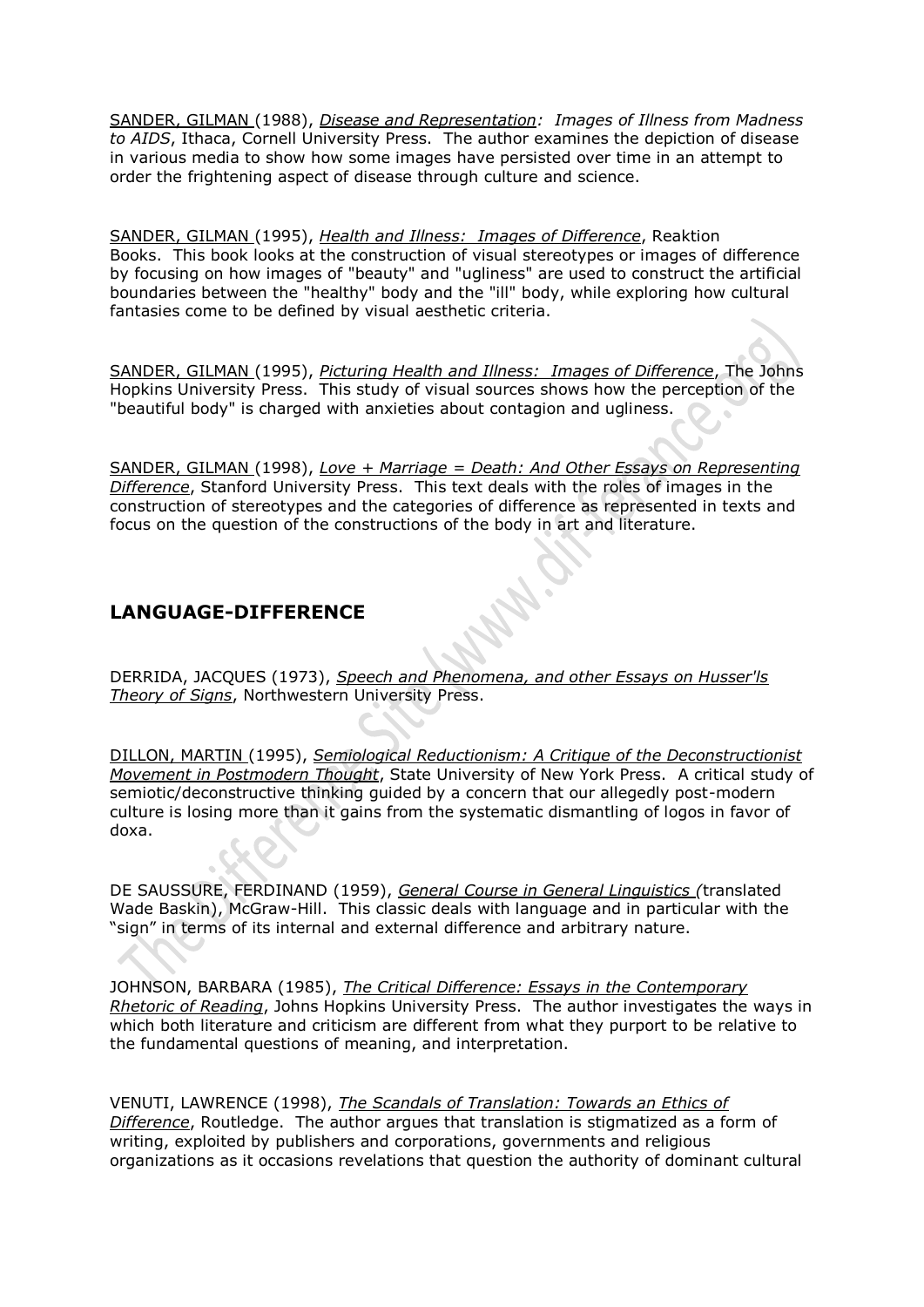values and institutions.

WESTWOOD, ROBERT & LINSTEAD, STEPHEN (2001), *[The Language of Organisation](http://www.amazon.com/gp/associates/link-types/marketplace.html?t=thedifferencs-20&asin=0761953353)*, Sage. A collection of essays that show ways to go beyond viewing language as just a means of communication to describe and explore language and organization relative to power, knowledge and discourse.

# **LAW-DIFFERENCE**

MINOW, MARTHA (1991), *[Making all the Difference: Inclusion, Exclusion and the](http://www.amazon.com/exec/obidos/ASIN/0801499771/thedifferencs-20)  [American Law](http://www.amazon.com/exec/obidos/ASIN/0801499771/thedifferencs-20)*, Cornell University Press. In giving a well-balanced overview of the problem of being different and how difference is defined, the author suggests ways for overcoming unstated assumptions with the simple realization that situations, and in particular legal situations, are less than ideal.

YOUNG, IRIS MARION (1990), *[Justice and the Politics of Difference](http://www.amazon.com/exec/obidos/ASIN/0691023158/thedifferencs-20)*, Princeton University Press. This text, in challenging the prevailing philosophical reduction of social justice to distributive justice, critically analyzes concepts of justice to cover issues eluding the distributive model to address the problem of an inclusive participatory framework and argue for group-differentiated policies.

# **MANAGEMENT-DIFFERENCE**

[ZAMAROS, PANAYOTIS](http://www.dif-ferance.org/4771/14909.html) (2004), *[Myth as a Logical Description of \(Management\)](http://www.dif-ferance.org/4771/14909.html)  [Experience](http://www.dif-ferance.org/4771/14909.html)*, Lausanne: P. Zamaros. This study seeks to demonstrate that a "description" with a particular set of logics is a "myth" with particular outcomes by making different views on "myth" converge to the central and fundamental function of myth to describe experience in a logical manner, both in general and the particular case of "management" so as to offer a multidisciplinary resistance to contemporary uses of "myth" as a fable signifying falsity and irrationality.

# **OTHERNESS-DIFFERENCE**

GOLDRING, SUE (1997), *[Eight Technologies of Otherness](http://www.amazon.com/gp/associates/link-types/marketplace.html?t=thedifferencs-20&asin=0415145791)*, Routledge. This provocative collection offers a re-thinking of identities, politics, philosophy, ethics, and cultural practices as a journey through eight technologies: curiosity, noise, cruelty, appetite, skin, nomadism, contamination and dwelling.

[SANDER, GILMAN](http://www.dif-ferance.org/4771/14855.html) (1991), *[Inscribing the Other](http://www.amazon.com/gp/associates/link-types/marketplace.html?t=thedifferencs-20&asin=0803221347)*, University of Nebraska Press. The author discusses the theme of the fictive other by means of textual artifacts produced by writers.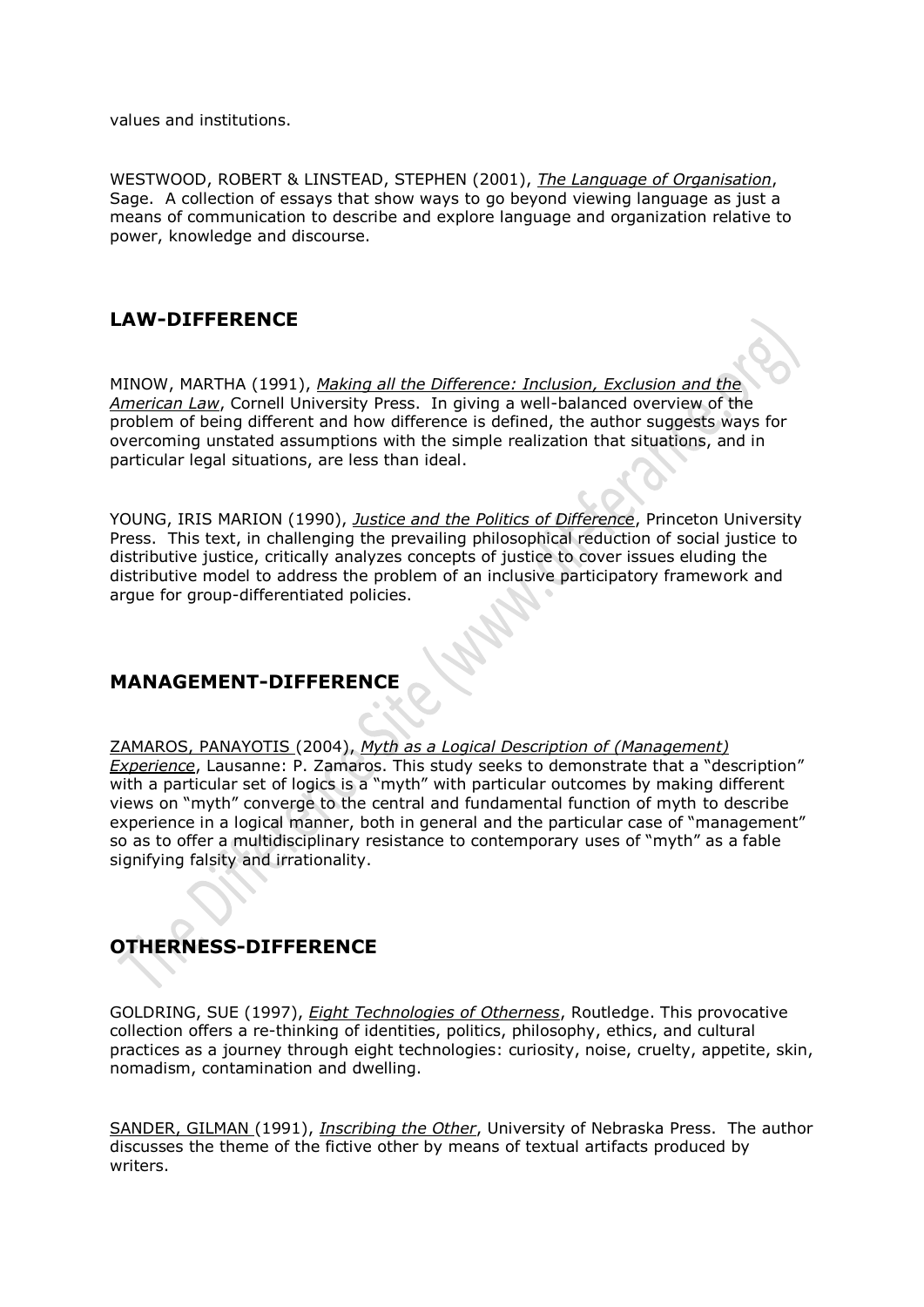### **PEDAGOGY-DIFFERENCE**

TRIFONAS, PETER (ed.) (2002), *Pedagogies of [Difference: Rethinking Education for](http://www.amazon.com/exec/obidos/ASIN/0415931495/thedifferencs-20)  [Social Change](http://www.amazon.com/exec/obidos/ASIN/0415931495/thedifferencs-20)*, Falmer Press. This collection of essays seeks to present various conceptualizations of difference to bridge competing discourses to avoid privileging one type of difference and marginalizing another so as to create an inclusive pedagogy of difference on the basis of principles of educational equity and social justice.

[WOLFREYS, JULIAN](http://www.dif-ferance.org/4771/27301.html) (2004), *[Thinking Difference: Critics in Conversation](http://www.amazon.com/gp/associates/link-types/marketplace.html?t=thedifferencs-20&asin=0823223086)*, Fordham University Press. This text, in focusing on education and teaching, shows how "difference" has been used in philosophy, literary studies, religion, law, the social sciences or every area of the academy by presenting the views of thirteen leading scholars about the place of "difference" in their own work and life.

# **POLITY-DIFFERENCE**

BENHABIB, SEYLA (ed.) (1996), *[Democracy and Difference](http://www.amazon.com/gp/associates/link-types/marketplace.html?t=thedifferencs-20&asin=0691044783)*, Princeton University Press. This collection examines the resurgence of various politics of "identity" and "difference" in the trend toward democratization as it has become a challenge to democratic principles and practice everywhere.

CONNOLLY, WILLIAM (2002), *[Identity-Difference: Democratic Negotiations of Political](http://www.amazon.com/gp/associates/link-types/marketplace.html?t=thedifferencs-20&asin=0816640866)  [Paradox](http://www.amazon.com/gp/associates/link-types/marketplace.html?t=thedifferencs-20&asin=0816640866)*, (expanded edition), University of Minnesota Press. The author explains the relationship between personal identity and democratic politics, particularly in the domains of religion, ethics, sexuality, and ethnicity relative to the paradox that an identity establishes itself in relation to a set of differences.

[CONSTANTINOU, COSTAS](http://www.dif-ferance.org/4771/45150.html) (1996), *[On the Way to Diplomacy](http://www.amazon.com/gp/associates/link-types/marketplace.html?t=thedifferencs-20&asin=0816626847)*(Minnesota University Press: Borderlines series). This classic links the theory of 'diplomacy' with the concept and its practice diplomacy by focusing on the language that underwrites and directs theory and diplomacy, and showing that such a critical approach is actually a way of practicing politics.

GUNN, GILES (2001), *[Beyond Solidarity: Pragmatism and Difference in a Globalized](http://www.amazon.com/exec/obidos/ASIN/0226310647/thedifferencs-20)  [World](http://www.amazon.com/exec/obidos/ASIN/0226310647/thedifferencs-20)*, University of Chicago Press. This text explores human solidarity when its expressions are exceptionalist and divisive under the pressures of globalization to argue for a cosmopolitan pragmatism to account for the consequences of diversity.

HINTON, ALEXANDER (ed.) (2002), *[Annihilating Difference: The Anthropology of](http://www.amazon.com/gp/associates/link-types/marketplace.html?t=thedifferencs-20&asin=0520230299)  [Genocide](http://www.amazon.com/gp/associates/link-types/marketplace.html?t=thedifferencs-20&asin=0520230299)*, Kenneth Roth University of California Press. This collection reflects new research and important critical perspectives on "genocide" by putting forth new points of view that can help understand the magnitude of past atrocities and develop strategies to prevent future massacres.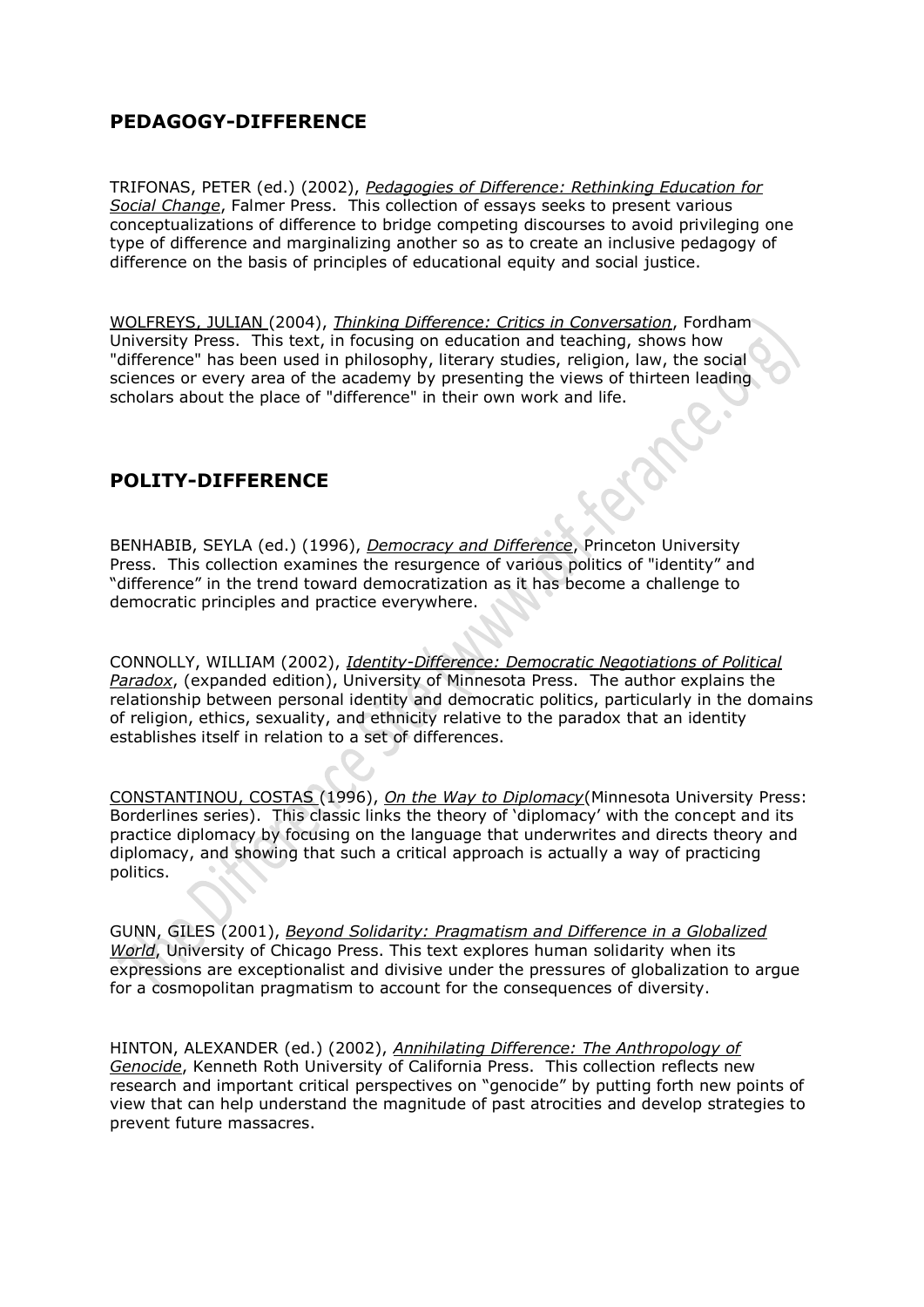INAYATULLAH NAEEM et al. (eds.) (2002), *[International Relations and the Problem of](http://www.amazon.com/gp/associates/link-types/marketplace.html?t=thedifferencs-20&asin=0415946387)  [Difference](http://www.amazon.com/gp/associates/link-types/marketplace.html?t=thedifferencs-20&asin=0415946387)*, Routledge. In this work, the authors re-imagine international relations as a unique setting for the study of "difference" and "sameness" within the relation of wholes and parts and sameness.

[MAY, TODD](http://www.dif-ferance.org/4771/20801.html) (1994), *[The Political Philosophy of Poststructuralist Anarchism](http://www.amazon.com/gp/associates/link-types/marketplace.html?t=thedifferencs-20&asin=0271010460)*, Penn State Press. This text, in discussing Foucault, Deleuze and Lyotard places an emphasis on power emerging from many different sources and operating along many different registers with roots in the traditional anarchist thought of Bakunin, Kropotkin and Proudhon.

[WILLIAMS, JAMES](http://www.dif-ferance.org/4771/63857.html) (2000), *[Lyotard and the Political](http://www.amazon.com/gp/associates/link-types/marketplace.html?t=thedifferencs-20&asin=0415183499)*, Routledge. This text considers Lyotard's political thought and its broader implications by situating his work in terms of the dominant political and philosophical positions of the twentieth century.

WILLIAMS, ROBERT (1990), *[The American Indian in Western Legal Thought: Discourses](http://rcm.amazon.com/e/cm?t=thedifferencs-20&o=1&p=8&l=as1&asins=0195080025&fc1=000000&lc1=0000ff&bc1=<1=_blank&IS2=1&bg1=ffffff&f=ifr)  [of Conquest](http://rcm.amazon.com/e/cm?t=thedifferencs-20&o=1&p=8&l=as1&asins=0195080025&fc1=000000&lc1=0000ff&bc1=<1=_blank&IS2=1&bg1=ffffff&f=ifr)*, Oxford. Exploring the history of legal thought on the rights and status of the West's colonized indigenous tribal peoples, this text traces the European efforts to destroy difference.

### **PSYCHE-DIFFERENCE**

COOPER, COLIN & VARMA, VED (eds.) (1997), *[Processes in Individual Differences](http://www.amazon.com/gp/associates/link-types/marketplace.html?t=thedifferencs-20&asin=0415141192)*, Routledge. This collection deals with the topic of how and why people come to develop different personalities and abilities, that is, the psychology of individual differences, to shed light on underlying processes.

[RONELL, AVITAL](http://www.dif-ferance.org/4771/44801.html) (2001), *[Stupidity](http://www.amazon.com/gp/associates/link-types/marketplace.html?t=thedifferencs-20&asin=0252071271)*, University of Illinois Press, 2001. This study seeks to present that which intractable in 'stupidity' and to articulate its political and social implications in terms of national identity, masochism, and poetic utterance by investigating ignorance, dumbfoundedness, and the limits of reason.

[SANDER, GILMAN](http://www.dif-ferance.org/4771/14855.html) (1976), *The Face of Madness: [Hugh W. Diamond and the Rise of](http://www.amazon.com/gp/associates/link-types/marketplace.html?t=thedifferencs-20&asin=0876301324)  [Psychiatric Photography](http://www.amazon.com/gp/associates/link-types/marketplace.html?t=thedifferencs-20&asin=0876301324)*, New York: Brunner/Mazel.

[SANDER, GILMAN](http://www.dif-ferance.org/4771/14855.html) (1982), *Seeing the Insane: [A Cultural History of Psychiatric](http://www.amazon.com/gp/associates/link-types/marketplace.html?t=thedifferencs-20&asin=080327064X)  [Illustration](http://www.amazon.com/gp/associates/link-types/marketplace.html?t=thedifferencs-20&asin=080327064X)*, New York: Wiley Interscience. This text emphasizes the politics of stereotyping that has shaped the perception of mental illness through the ages as abuse and exploitation of vulnerability, pain and suffering, and prejudice of various historical periods.

[SANDER, GILMAN](http://www.dif-ferance.org/4771/14855.html) (1985), *[Difference and Pathology: Stereotypes of Sexuality, Race, and](http://www.amazon.com/gp/associates/link-types/marketplace.html?t=thedifferencs-20&asin=0801493323)  [Madness,](http://www.amazon.com/gp/associates/link-types/marketplace.html?t=thedifferencs-20&asin=0801493323)* Ithaca, Cornell University Press. The author traces some important destructive stereotypes from Aristotle to the present: women, Jews, and blacks seen as repositories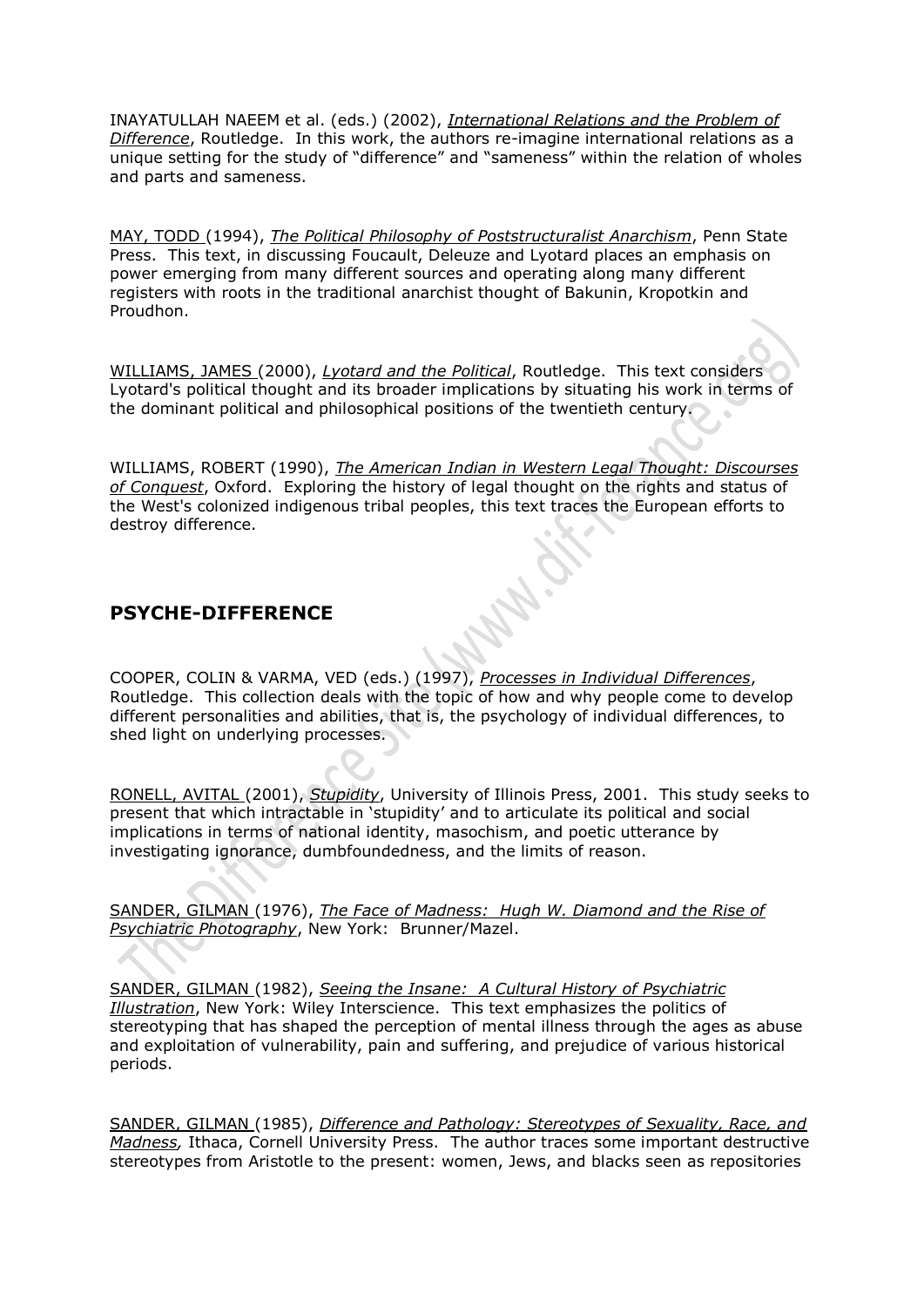of sex, disease, and madness.

[SANDER, GILMAN](http://www.dif-ferance.org/4771/14855.html) (1989), *[Sexuality: An Illustrated History](http://www.amazon.com/gp/associates/link-types/marketplace.html?t=thedifferencs-20&asin=047183792X)*, John Wiley. As a pictorial cultural history of the images and iconography of sexuality in the Western world, this text traces mythmaking about the sexual form, from the early cultural roots of Christianity to more recent mythmaking.

[SANDER, GILMAN](http://www.dif-ferance.org/4771/14855.html) (1992), *[The Case of Sigmund Freud:](http://www.amazon.com/gp/associates/link-types/marketplace.html?t=thedifferencs-20&asin=0801849748) Medicine and Identity at the Fin de Siècle*, The Johns Hopkins University Press. This text traces the construction of Jewishness as a biological flaw in the science and medicine of Vienna at the turn of the century, and by focusing on Freud, shows his efforts to detach himself from such a trend.

[SANDER, GILMAN](http://www.dif-ferance.org/4771/14855.html) (1995), *Franz Kafka: [The Jewish Patient](http://www.amazon.com/gp/associates/link-types/marketplace.html?t=thedifferencs-20&asin=0415913918)*, Routledge. The author examines in the light of Kafka's own medical records and stories the firmly implanted notion of the Jew as a "sick body".

#### **RELIGION-DIFFERENCE**

[CAPUTO, JOHN](http://www.dif-ferance.org/4771/14801.html) (1997), *[The Prayers and Tears of Jacques Derrida:](http://www.amazon.com/gp/associates/link-types/marketplace.html?t=thedifferencs-20&asin=0253211123) In this exposition of Derrida's writings, the author seeks to make "deconstruction" generally available by teasing out the notion of "religion".* 

GOODCHILD, PHILIP (ed.) (2003), *[Difference in Philosophy of Religion](http://www.amazon.com/gp/associates/link-types/marketplace.html?t=thedifferencs-20&asin=0754608476)*, Ashgate Publishing Company. This collection places an emphasis on logical argument and reflection away from practices which seek to entrap the interlocutors into abandoning their own different perspective to open up to the possibility of a different view, a different appreciation of religion.

# **SCIENCE-DIFFERENCE**

[ATHEARN, DANIEL](http://www.dif-ferance.org/4771/43501.html) (2003), *Fruits of Time: [Nature and the Unfolding of](http://www.amazon.com/gp/associates/link-types/marketplace.html?t=thedifferencs-20&asin=1581125658)  [Difference](http://www.amazon.com/gp/associates/link-types/marketplace.html?t=thedifferencs-20&asin=1581125658)* (Universal Publishers).

#### **SOCIETY-DIFFERENCE**

[JOHNSON, ALLAN](http://www.dif-ferance.org/4771/63857.html) ( 2001), *[Privilege, Power, and Difference](http://www.amazon.com/gp/associates/link-types/marketplace.html?t=thedifferencs-20&asin=0767422546)*, McGraw-Hill. This text provides us with an easily applied theoretical model for thinking about systems of privilege and difference.